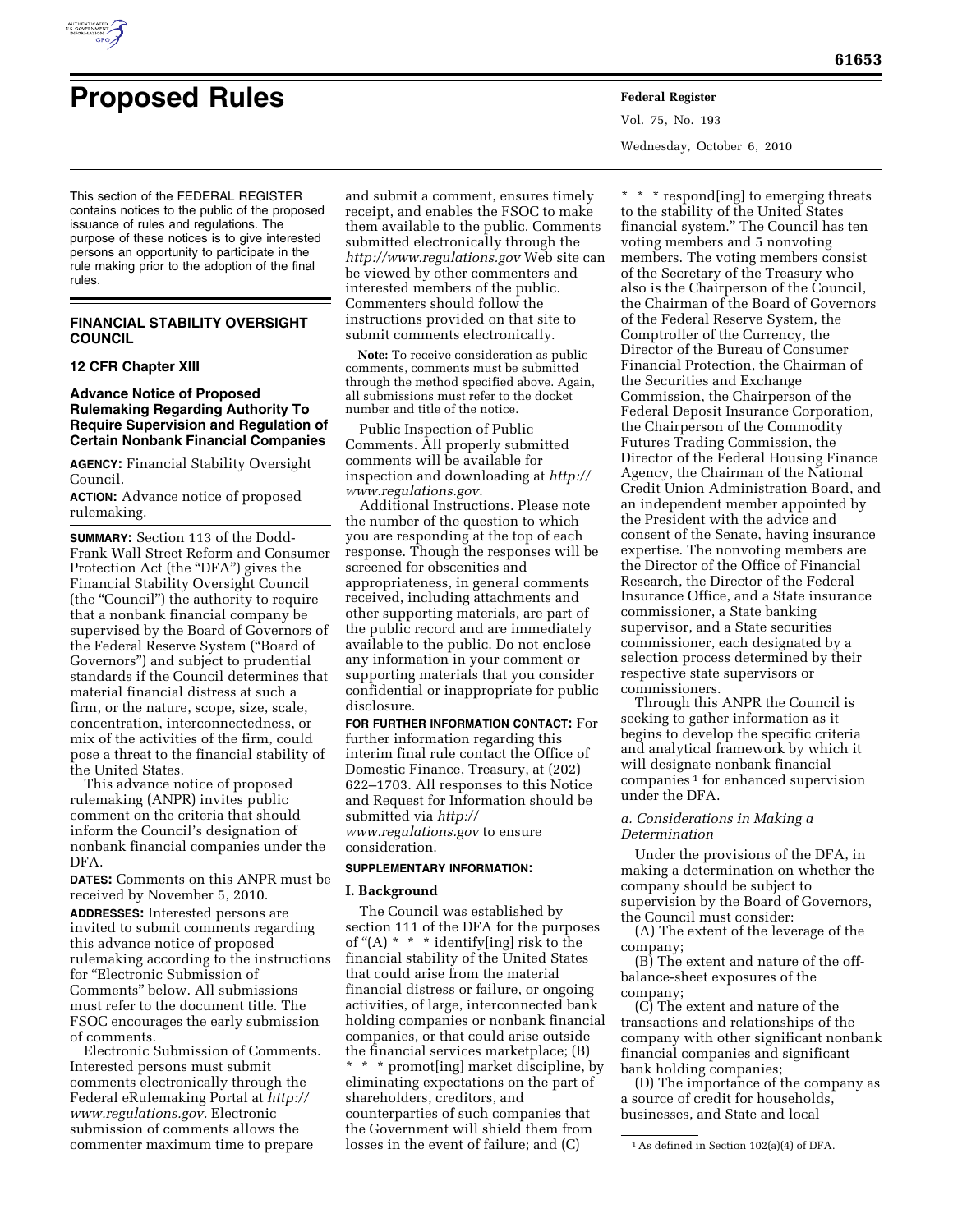governments and as a source of liquidity for the United States financial system;

(E) The importance of the company as a source of credit for low-income, minority, or underserved communities, and the impact that the failure of such company would have on the availability of credit in such communities;

(F) The extent to which assets are managed rather than owned by the company, and the extent to which ownership of assets under management is diffuse;

(G) The nature, scope, size, scale, concentration, interconnectedness, and mix of the activities of the company;

(H) The degree to which the company is already regulated by 1 or more primary financial regulatory agencies;

(I) The amount and nature of the financial assets of the company;

(J) The amount and types of the liabilities of the company, including the degree of reliance on short-term funding; and

(K) Any other risk-related factors that the Council deems appropriate.

The Council must consider similar factors in determining whether a foreign nonbank financial company should be designated and its U.S. operations and activities subject to supervision by the Board of Governors. In addition, the Council must consider the factors relevant to a U.S. or foreign nonbank financial company in determining whether a U.S. or foreign company, respectively, should be designated for supervision by the Board of Governors under the special anti-evasion provisions in section 113(c) of the DFA.

#### *b. Process for Making a Determination*

Under the provisions of the DFA, the Council must provide a nonbank financial firm with advance notice that it plans to designate the firm, and the firm has up to 30 days to request a hearing and an additional 30 days to submit material. Upon holding a hearing, the Council has up to 60 days to make a final determination. If a firm does not make a timely request for a hearing, the Council must notify the firm of its final determination within 40 days of the firm's receipt of advance notice from the Council. In making a determination, the Council must consult with the primary financial regulator, if any, of the affected firm, and with the appropriate foreign regulatory authorities as appropriate.2 Once designated, the Council must reevaluate its determination regarding each designated firm at least annually.

Council designations are subject to judicial review. The Council is not requesting comments on these procedural requirements.

### **II. Criteria for Designation**

1. What metrics should the Council use to measure the factors it is required to consider when making determinations under Section 113 of DFA?

a. How should quantitative and qualitative considerations be incorporated into the determination process?

b. Are there some factors that should be weighted more heavily by the Council than other factors in the designation process?

2. What types of nonbank financial companies should the Council review for designation under DFA? Should the analytical framework, considerations, and measures used by the Council vary across industries? Across time? If so, how?

3. Since foreign nonbank companies can be designated, what role should international considerations play in designating companies? Are there unique considerations for foreign nonbank companies that should be taken into account?

4. Are there simple metrics that the Council should use to determine whether nonbank financial companies should even be considered for designation?

5. How should the Council measure and assess the scope, size, and scale of nonbank financial companies?

a. Should a risk-adjusted measure of a company's assets be used? If so, what methodology or methodologies should be used?

b. Section 113 of DFA requires the Council to consider the extent and nature of the off-balance-sheet exposures of a company. Given this requirement, what should be considered an off-balance sheet exposure and how should they be assessed? How should off-balance sheet exposures be measured (*e.g.,* notional values, mark-to-market values, future potential exposures)? What measures of comparison are appropriate?

c. How should the Council take managed assets into consideration in making designations? How should the term ''managed assets'' be defined? Should the type of asset management activity (*e.g.,* hedge fund, private equity fund, mutual fund) being conducted influence the assessment under this criterion? How should terms, conditions, triggers, and other contractual arrangements that require the nonbank financial firm either to

fund or to satisfy an obligation in connection with managed assets be considered?

d. During the financial crisis, some firms provided financial support to investment vehicles sponsored or managed by their firm despite having no legal obligation to do so. How should the Council take account of such implicit support?

6. How should the Council measure and assess the nature, concentration, and mix of activities of a nonbank financial firm?

a. Section 113 of DFA requires the Council to consider the importance of the company as a source of credit for households, businesses, and State and local governments, and as a source of liquidity for the United States financial system. Given this requirement, are there measures of market concentration that can be used to inform the application of this criterion? How should these markets be defined? What other measures might be used to assess a nonbank financial firm's importance under this criterion?

b. Section 113 of DFA requires the Council to consider the importance of the company as a source of credit for low-income, minority, and underserved communities. Given this requirement, are there measures of market concentration that can be used to inform the application of this criterion? How should these markets be defined? What other measures might be used to assess a nonbank financial firm's importance under this criterion?

7. How should the Council measure and assess the interconnectedness of a nonbank financial firm?

a. What measures of exposure should be considered (*e.g.,* counterparty credit exposures, operational linkages, potential future exposures under derivative contracts, concentration in revenues, direct and contingent liquidity or credit lines, cross-holding of debt and equity)? What role should models of interconnectedness (*e.g.,*  correlation of returns or equity values across firms, stress tests) play in the Council's determinations?

b. Should the Council give special consideration to the relationships (including exposures and dependencies) between a nonbank financial company and other important financial firms or markets? If so, what metrics and thresholds should be used to identify what financial firms or markets should be considered significant for these purposes? What metrics and thresholds should be used in assessing the importance of a nonbank financial company's relationships with these other firms and markets?

<sup>2</sup>Under Section 113(f), the Council may waive the requirements on an emergency basis if necessary to prevent or mitigate threats to financial stability.